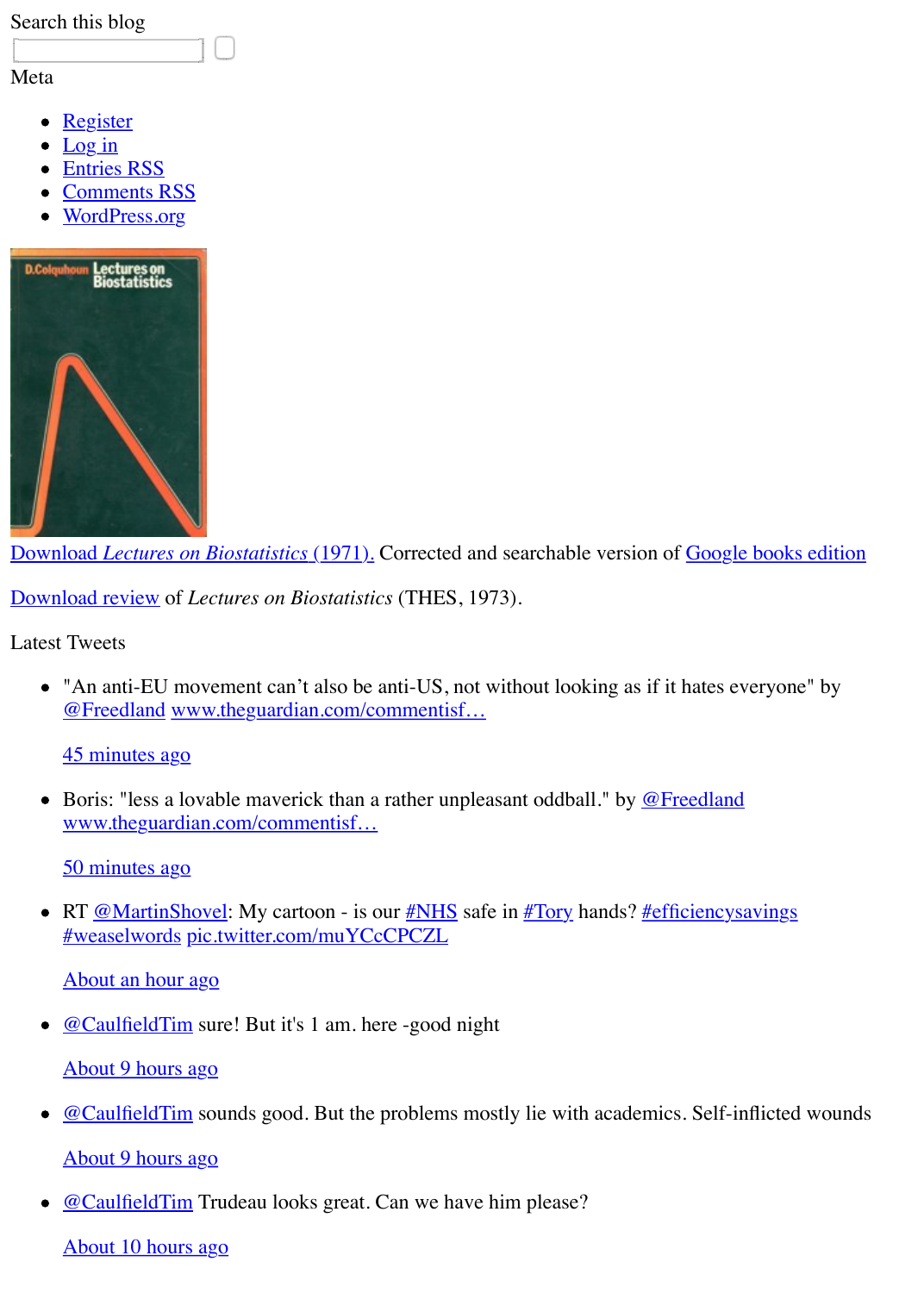[killed,& govt re](https://twitter.com/CaulfieldTim)mains silent in Bangladesh. <u>pic.twitter.com/rW0XW5KBw9</u>

[About 10 hours ago](http://www.dcscience.net/2014/11/02/two-more-cases-of-hype-in-glamour-journals-magnets-cocoa-and-memory/)

 $\omega$ CaulfieldTim no, it isn't fair to blame reporting. They hypsecomes from jml and unive pe[ople, endorsed by a](https://twitter.com/taslimanasreen)uthors

About 10 hours ago

• [Exactly. Bur publish](http://twitter.com/david_colquhoun/status/723662996581572608)ers make cash publishing junk, and senior academics push you to pu 10 [min. Disaster twit](https://twitter.com/taslimanasreen)ter.com/CaulfieldTim/statu…

Yesterday at 23:58

 $\bullet$  [@CaulfieldTim harm](http://twitter.com/david_colquhoun/status/723662902843023360)s science because every time the latest diet/exercise advice appears [media, people ju](https://twitter.com/CaulfieldTim)st jeer (often rightly)

Yesterday at 23:55

 $\bullet$  [@CaulfieldTim do y](http://twitter.com/david_colquhoun/status/723662739315515394)ou think there's a case for stopping obs epidemiology? It so often gives answer, harms people & harms science

Yesterday at 23:[53](https://twitter.com/CaulfieldTim/status/723660791526883328)

• How does such dubious junk science get published. I often wonder twitter.com/Caulfield

[Yesterday at 23:](https://twitter.com/CaulfieldTim)48

• [If there was ever a](http://twitter.com/david_colquhoun/status/723661455959199744) case for reverse causality, that's it <u>twitter.com/CaulfieldTim/statu...</u>

[Yesterday at 23:](https://twitter.com/CaulfieldTim)44

| Categories                 |                         |  |
|----------------------------|-------------------------|--|
| Categories Select Category |                         |  |
| Archives                   |                         |  |
|                            | Archives   Select Month |  |

#### **Jame[s Thompson](http://twitter.com/david_colquhoun/status/723659823141818369)**

# **Eu[genics, UCL](http://twitter.com/david_colquhoun/status/723658792009883648) and freedom of speec[h](https://twitter.com/CaulfieldTim/status/723658356607586304)**

Published January 14, 2018

Jump to follow-up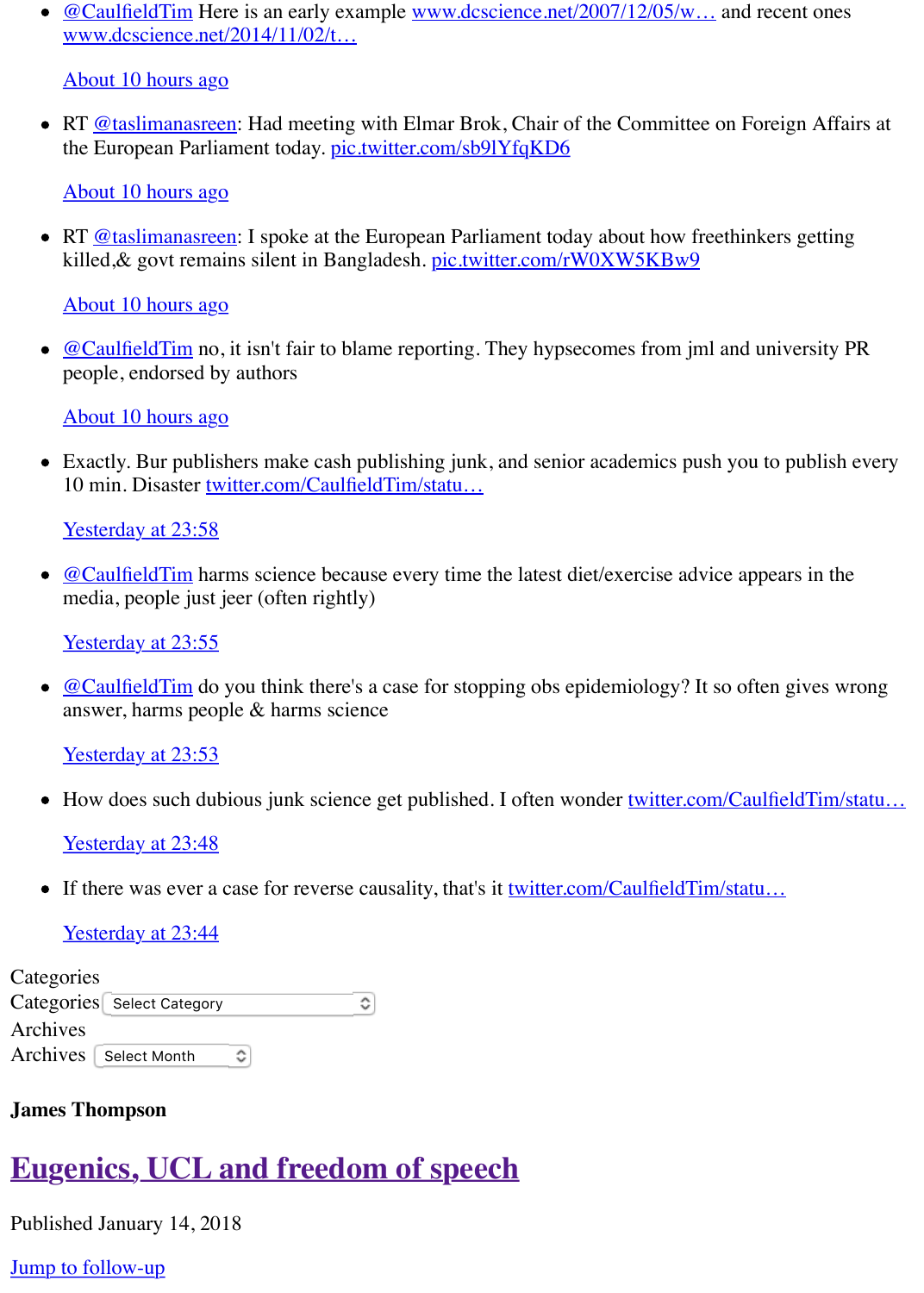I had never heard about this conference, but it quickly became apparent that it was a forum for fashioned eugenicists of the worst kind. Perhaps it isn't surprising that neither I, nor anyone el that I've spoken to had heard of these conferences because they were surrounded by secrecy. the Private Eye report:

"Attendees were only told the venue at the last minute and asked not to share the inform

The conference appears to have been held at least twice before. The programmes for the 2015 [download pdf] and the 2016 conference [download pdf] are now available, but weren't public [They have the offi](http://www.dcscience.net/Private-eye-thompson-2018-01-10.pdf)cial UCL logo across the top despite the fact that Thompson has been only a lecturer since 2007.



London Conference on Intelligence 2015

A room was booked for the conference through UCL's external room booking service. The abs written in the style of a regular conference. It's possible that someone with no knowledge of go likely to be the case for room-booking staff) might have not spotted the problem.

The huge problems are illustrated by the *London Student* piece, which identifies many close connections of between conference speakers and far-right, and neo-nazi hate groups.

"[James Thompson's] political leanings are betrayed by his public Twitter account, when follows prominent white supremacists including Richard Spencer (who follows him back Virginia Dare, American Renaissance, Brett Stevens, the Traditional Britain Group, Cha Murray and Jared Taylor."

"Thompson is a frequent contributor to the Unz Review, which has been described as "a far-right and far-left anti-Semitic crackpottery," and features articles such as 'America's are Driving America's Wars' and 'What to do with Latinos?'.

His own articles include frequent [defences of the idea tha](http://londonstudent.coop/news/2018/01/10/exposed-london-eugenics-conferences-neo-nazi-links/)t women are innately less intell than men  $(1, 2, 3,$  and 4), and an analysis of the racial wage gap which concludes that "some ethnicities contribute relatively little," namely "blacks."

"By far the most disturbing of part of Kirkegaard's internet presence, however, is a blogin which he justifies child rape. He states that a 'compromise' with paedophiles could be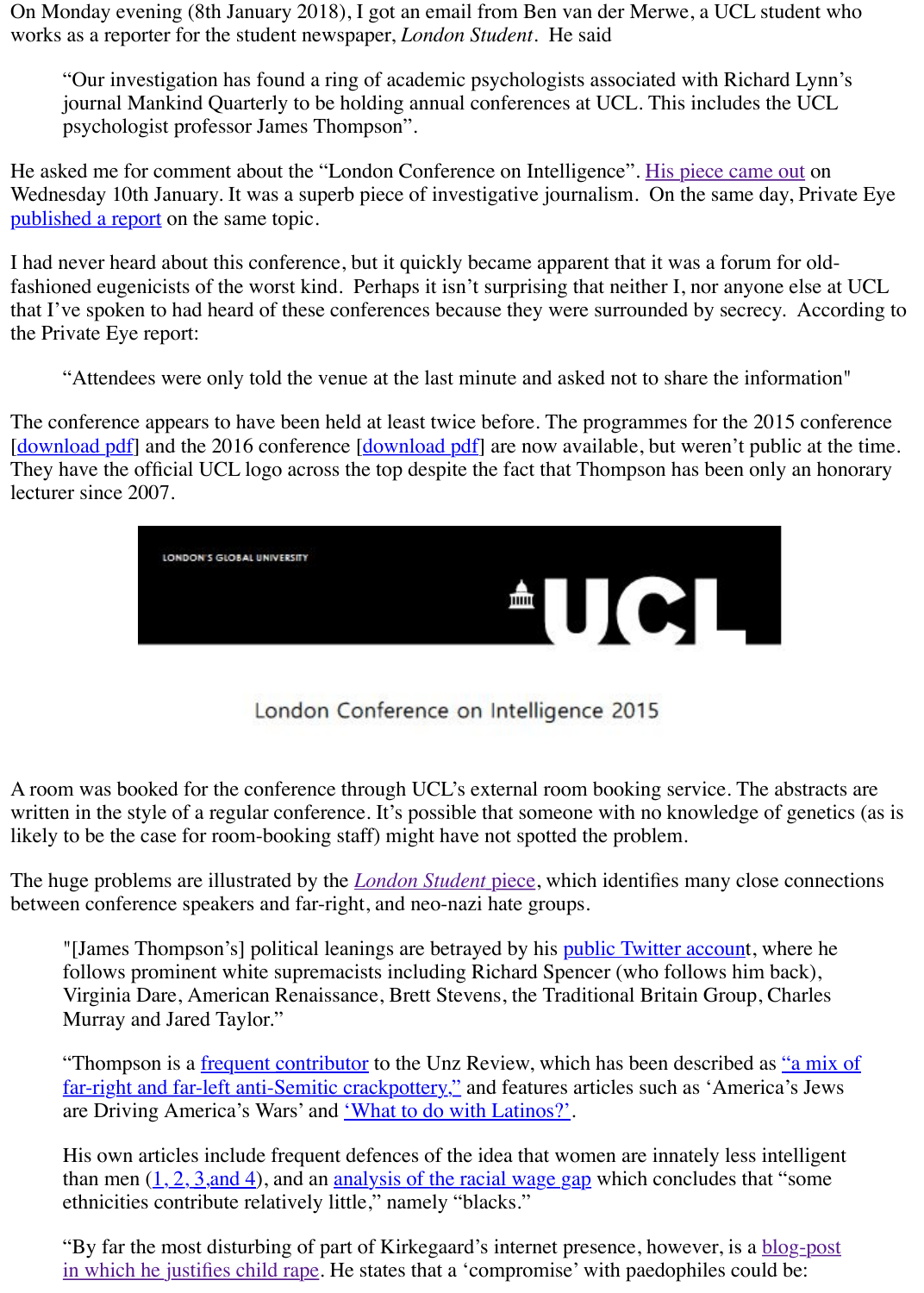Alice Lee was the first woman to get a PhD in mathematics from UCL and she was working in laboratory, under Karl Pearson. Pearson was a great statistician but also a eugenicist. It was go that he supported women in science at a time when that was almost unknown.

### **What's been done so far?**

After I'd warned UCL of the im[pending scandal, they had time to do some preliminary i](http://cheesegratermagazine.org/2018/01/10/read-shocking-sexist-racist-tweets-ucl-professor-host-eugenics-conference/)nvestigation. official UCL announcement appeared on the same day (10 Jan, 2018) as the articles were public

"Our records indicate the university was not informed in advance about the speakers and content of the conference series, as it should have been for the event to be all[owed to go](http://rsta.royalsocietypublishing.org/content/roypta/196/274-286/225.full.pdf) ahead"

["We are an institution that is c](https://blogs.royalsociety.org/publishing/from-the-archives-alice-lees-cranial-capacity/)ommitted to free speech but also to combatting racism and sexism in all forms."

"We have suspended approval for any further conferences of this nature by the honorary lecturer and speakers pending our investigation into the case."

[That is about as good as can be expected. It remains to](http://www.ucl.ac.uk/news/news-articles/1009/10090101) be seen why the true nature of the conference not spotted, and it remains to be seen why someone like James Thompson was an honorary sen at UCL. Watch this space.

# **How did it happen**

Two videos that feature Thompson are easily found. One, from 2010, is on the UCLTV channel March 2011, a **BBC World News video** featured Thompson.

But both of these videos are about his views on disaster psychology (Chilean miners, and Japanese earthquake, respectively). Neither gives any hint of his extremist political views. To discover them you'd beam you'd all them you'd all them you'd all them you'd all them you'd all them you'd all them you'd all them you'd have to delve into his twitter account (@JamesPsychol) or his writings on the unz site. It's not that they were missed.

I hope we'll know more soon about how these meetings slipped under the radar. Until recently very secret. But then six videos of talks at the 2017 meeting were posted on the web, by the organisers themselves. Perhaps they were emboldened by the presence of an apologist for neo-nazis in the House, and by the government's support for Toby Y[oung, who wrote](http://www.ucl.ac.uk/news/news-articles/1009/10090101) in support of eugenics. The swing H towards far-rig[ht views in the UK, in th](https://www.youtube.com/watch?v=08lZza5Ypkg)e USA and in Poland, Hungary and Turkey, has seen a public discussions of views that have been thought unspeakable since the 1930s. See, for exam discussion of eugenics by *Spectator editor* Fraser Nelson with Toby Young, under the alarming "Eugenics is back".

The London Conference on Intelligence channel used the UCL logo, and it was still public on It had only 49 subscribers. By 13th January it had been taken down (apparently by its authors).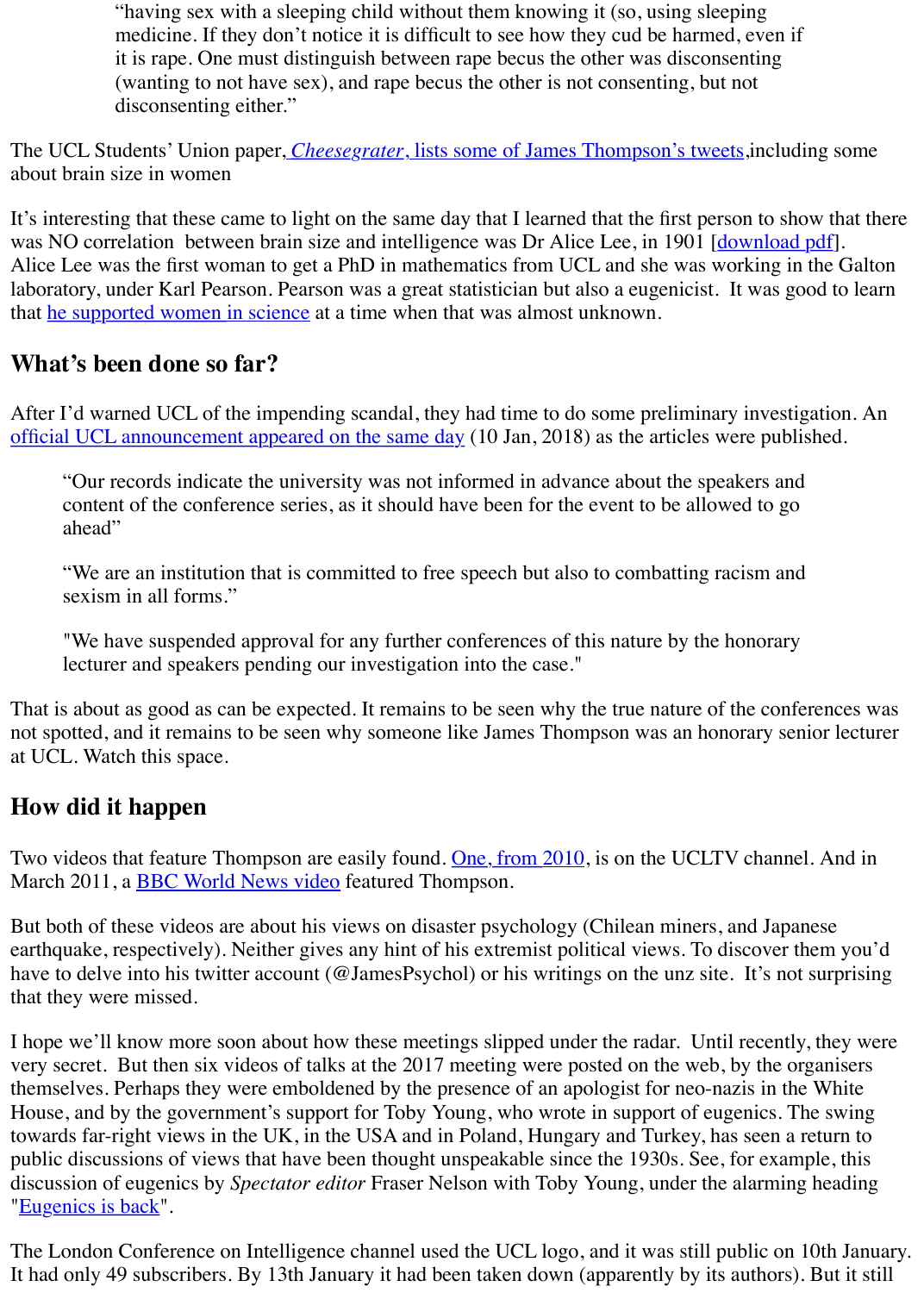|      | subscribers |                                                     |                                       |            |       |  |
|------|-------------|-----------------------------------------------------|---------------------------------------|------------|-------|--|
| HOME | VIDEOS      | PLAYLISTS                                           | CHANNELS                              | DISCUSSION | ABOUT |  |
|      |             | 10, SOU 우리 1050 UNITED AT 2012 TO PAY AT THE OUTLIN | This channel doesn't have any content |            |       |  |
|      |             |                                                     |                                       |            |       |  |

### **Freedom of speech**

[Incidents like this pose difficult problems, especially given UCL's past history.](https://www.youtube.com/channel/UC1yUl8jQY7D7gT3ULh_Kslg) Galton and Pearson supported the idea of eugenics at the beginning of the 20th century, as did George Bernard Sha modern geneticists at the Galton lab have been at the forefront in showing that these early idea simply wrong.

UCL has, in the past, rented rooms for conferences of homeopaths. Their ideas are deluded and dangerous, but not illegal. I don't think they should be arrested, but I'd much prefer that their or were not at UCL.

A more serious case occurred on 26 February 2008. The student Islamic Society invited repres the radical Islamic creationist, Adnan Oktar, to speak at UCL. They were crowing that the talk held in the Darwin lecture theatre (built in the place formerly occupied by Charles Darwin's ho Gower Street). In the end, the talk was allowed to go ahead, but it was moved by the then prov Gustave Tuck lecture theatre, which is much smaller, and which was built from a donation by the Gustave president of the Jewish Historical Society. See more accounts here, here and here. It isn't know said, so there is no way to tell whether it was illegal, or just batty.

It is very hard to draw the line between hate talk and freedom of speech. There was probably nothing illegal about what was said at the Intelligence Conferences. It was just bad science, used to pr distasteful ideas..

Although, in principle, renting a room doesn't imply any endorsement, in practice all crackpot organisations love to use the name of UCL to promote their cause. That alone is sufficient reas these people to find somewhere else to promote their ideas.

### **Follow up in the media**

For a day or two the media were full of the story. It was reported, for example, in the Guardian <u>Click to play the interview.</u>

# **The real story**

<span id="page-4-0"></span>Recently some peope have demanded that the names of Galton and Pearson should be expunged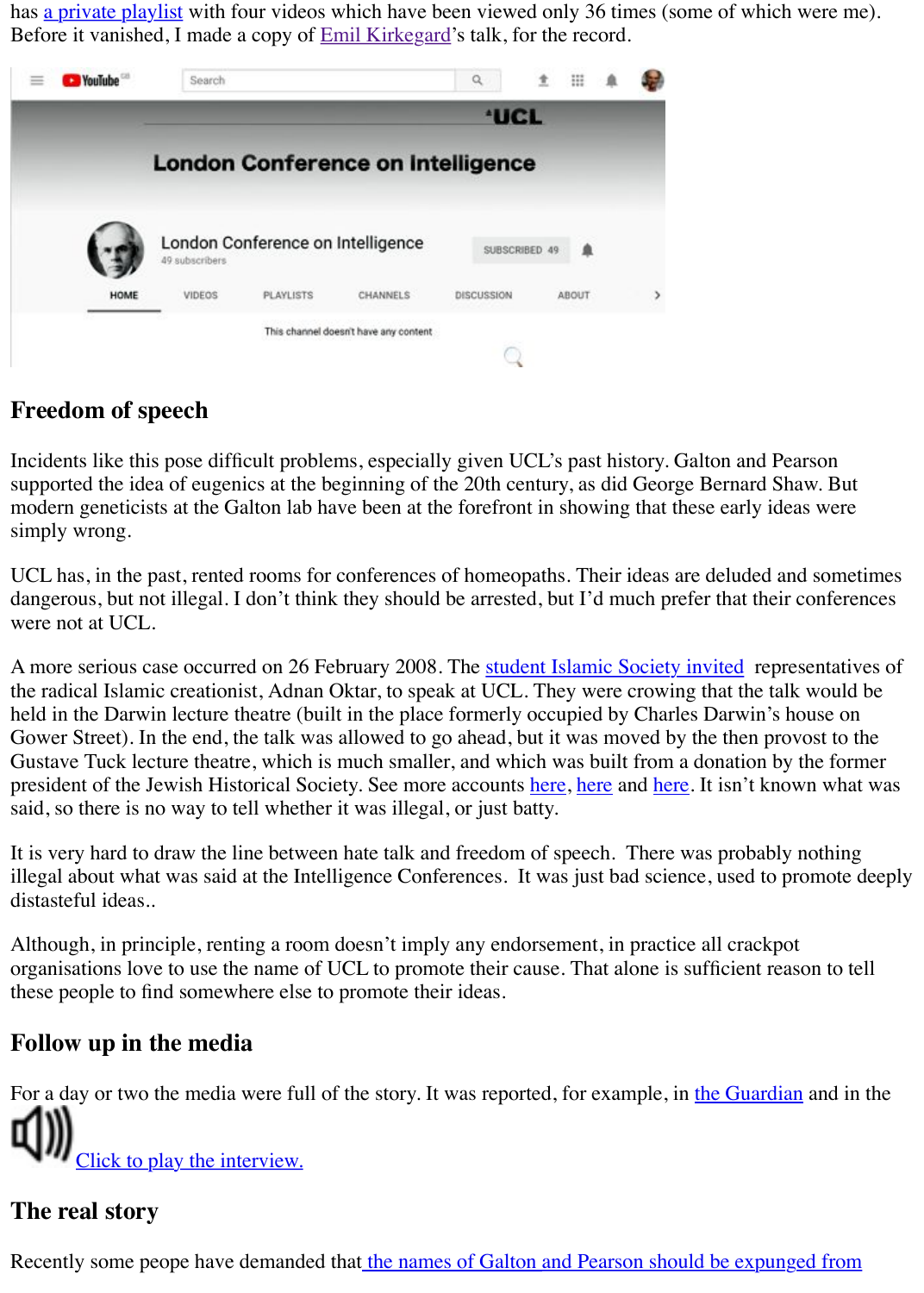or "A matter of life and death: To condemn the study of complex genetic issues as eugenics is out of an essential debate".

Or check the writing of UCL alumnus, Adam Rutherford: "Why race is not a thing, according

or, from Rutherford's 2017 article

"We've known for many years that genetics has profoundly undermined the concept of r

"more and more thes[e days, racists and neo-Nazis are turning to consum](https://www.gresham.ac.uk/lectures-and-events/nature-nurture-or-neither-the-view-from-the-genes)er genetics to at to prove their racial purity and superiority. They fail, and will always fail, because no on pure anything."

"the science that Galton founded in order to demonstrate racial hierarchies had done pre the opposite"

Or read [this terrific account of cur](https://www.salon.com/2017/10/18/how-genetics-undermines-scientific-arguments-for-racism)rent views by Jacob A Tennessen "Consider the armadillos".

These are accounts of what geneticists now think. Science has shown that views expressed at the London Intelligence Conference are those of a very small lunatic fringe of pseudo-scientists. But they a being exploited by far-right politicians.

It would not be safe to ignore them.

# **Follow-up**

#### **15 January 2018. The involvement of Toby Young**

The day after this was posted, my attention was drawn to a 2018 article by the notorious Toby he confirms the secretiveness of the conference organisers.

"I discovered just how cautious scholars in this field can be when I was invited to attend day conference on intelligence at University College London by the academic and journ James Thompson earlier this year. Attendees were only told the venue at the last minute anonymous antechamber at the end of a long corridor called 'Lecture Room 22' – and asked not to share the information with anyone else."

More importantly,it shows that Toby Young has failed utterly to grasp the science.

"You really have to be pretty stubborn to dispute that general cognitive ability is at least genetically based."

There is *nobody* who denies this.

The point is that the interaction of nature and nurture is far more subtle than Young believes, and that that that that that  $\alpha$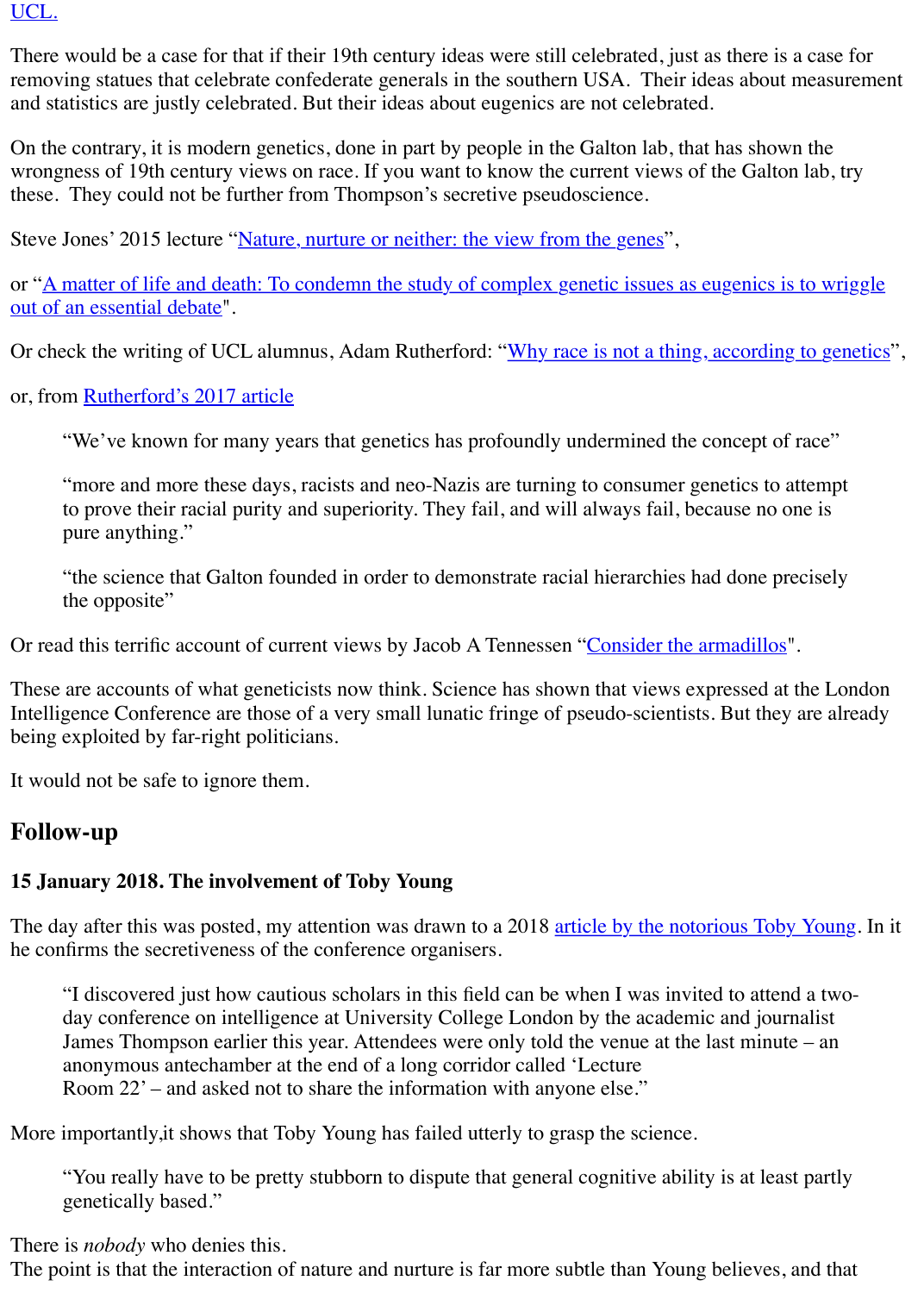through buildings". Or you can listen to her whole podcast.

Although Subhadra D[as describes Ga](#page-4-0)lton as the Victorian scientist that you've never heard of. certainly well aware of his ideas before I first came to UCL (in 1964). But at that time. I thought Pearson only as a statistician, and I doubt if I'd even heard of Flinders Petrie. Learning about t was a revelation.

#### **17 January 2018.**

Prof Semir Zeki has been pointed out to me that it's not strictly to say "the word "eugenics" has used at UCL since it fell into the gravest disrepute in the 1930s". It's true to say that nobody advocated it but the chair of Eugenics was not renamed the chair of Human Genetics until 1963. This certainly imply approval. Zeki tells me that it's holder "Lionel Penrose, when he mentioned his distaste saying that it was a hangover from the past, and should be changed".

**Share this:**



Tagged Adam Rutherford, eugenics, Francis G[alton, James Thompson, Karl Pearso](https://www.ucl.ac.uk/library/special-collections/a-z/penrose)n, Steve Jo Young, UCL, University College London | Leave a comment Recent Posts

- Eugenics, UCL and freedom of speech
- Christopher Robin: a sad story
- [If yo](http://www.dcscience.net/2018/01/14/eugenics-ucl-and-freedom-of-speech/?share=email)[ur baby is c](http://www.dcscience.net/2018/01/14/eugenics-ucl-and-freedom-of-speech/?share=twitter)[rying, what](http://www.dcscience.net/2018/01/14/eugenics-ucl-and-freedom-of-speech/?share=reddit) [do you do? S](http://www.dcscience.net/2018/01/14/eugenics-ucl-and-freedom-of-speech/?share=linkedin)[tick pins in i](http://www.dcscience.net/2018/01/14/eugenics-ucl-and-freedom-of-speech/?share=google-plus-1)[t](http://www.dcscience.net/2018/01/14/eugenics-ucl-and-freedom-of-speech/?share=facebook)
- More on bullying at Imperial College London. What's being done?
- [Hot](http://www.dcscience.net/#facebook)[shot.](http://www.dcscience.net/#twitter) [A supp](http://www.dcscience.net/#google_plus)[lement](https://www.addtoany.com/share#url=http%3A%2F%2Fwww.dcscience.net%2F2018%2F01%2F14%2Feugenics-ucl-and-freedom-of-speech%2F&title=Eugenics%2C%20UCL%20and%20freedom%20of%20speech) scam with a difference?
- Food the Forgotten Medicine: More bait and switch from the "College of Medicine"
- Cupping: bruises for the gullible, and other myths in sport
- [NICE rejects acupu](http://www.dcscience.net/tag/adam-rutherford/)[ncture for](http://www.dcscience.net/tag/eugenics/) [low back pain](http://www.dcscience.net/tag/francis-galton/)
- [Statistics and the law: the prosecutor's fallacy](http://www.dcscience.net/tag/toby-young/)
- Placebo effects are weak: regression to the mean is the main reason ineffective treatmen work
- [How long until the next bomb? Why th](http://www.dcscience.net/2018/01/14/eugenics-ucl-and-freedom-of-speech/)ere's no reason to think that nuclear deterrence w
- The perils of *P* [values, in Chal](http://www.dcscience.net/2017/11/08/christopher-robin-a-sad-story/)[kdust magazine](http://www.dcscience.net/2017/01/20/if-your-baby-is-crying-what-do-you-do-stick-pins-in-it/)  $\bullet$

Pages

- [About DC's IMPROBABLE SCIENCE](http://www.dcscience.net/2016/08/21/food-the-forgotten-medicine-more-bait-and-switch-from-the-college-of-medicine/)
- [Dilemmas at the heart of alternative medicine](http://www.dcscience.net/2016/08/10/cupping-bruises-for-the-gullible-and-other-myths-in-sport/)